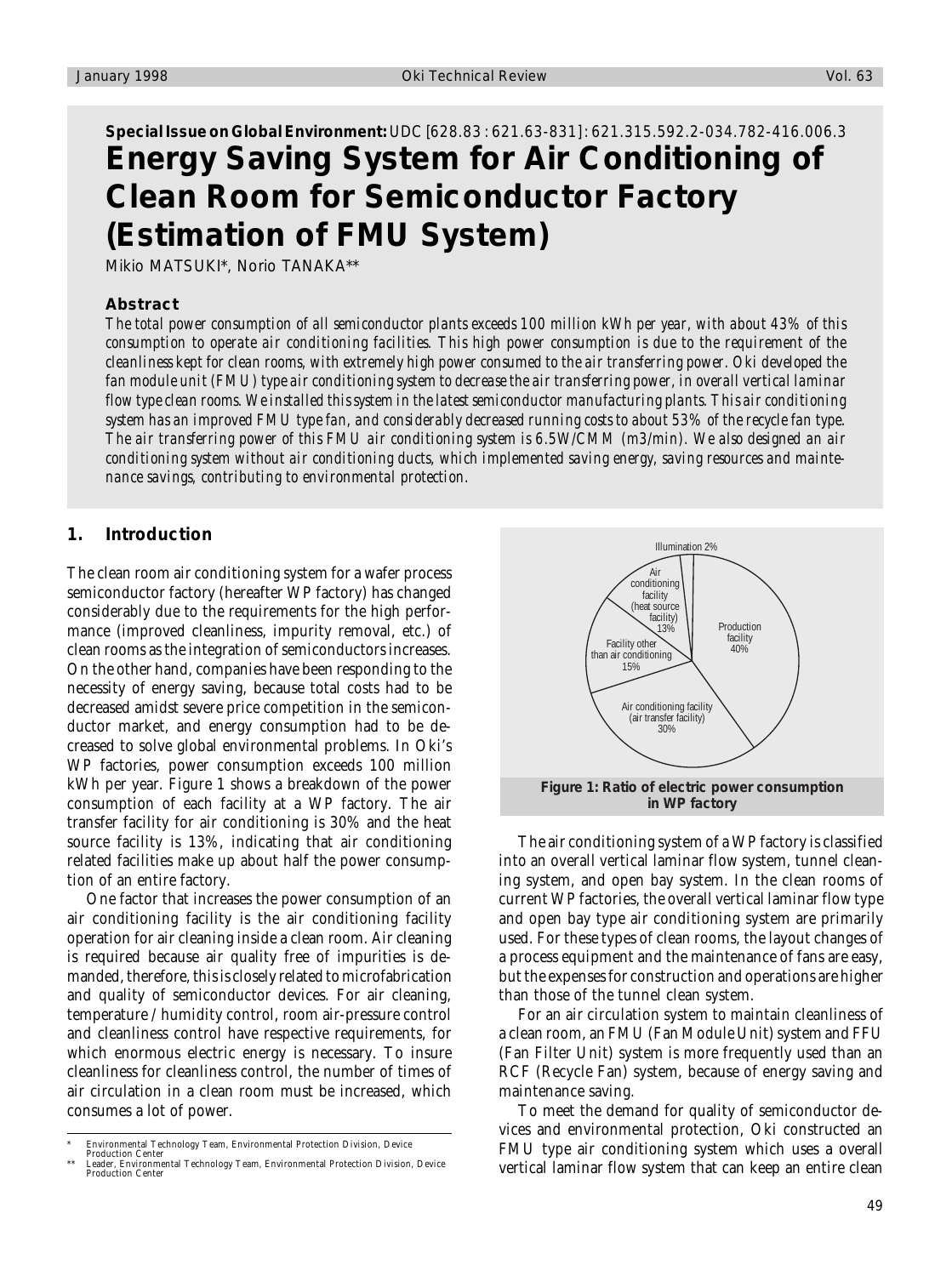

**by FMU system**

room area at high cleanliness, and has no air conditioning ducts, which decreases air transferring power 40% or more.

This paper describes an FMU type air conditioning system, and compares its performance with other air circulation systems. Also the installation of an FMU system at the latest WP factory is evaluated, and future expansion plans are described.

# **2. Selection of air conditioning system**

#### **2.1 Overview of air conditioning systems**

In order to maintain class 1 cleanliness in the air conditioning systems of clean rooms of WP factories, 200~500 times air circulation is necessary in clean rooms. Figure 2 shows an air circulation flow in a clean room when an FMU type air conditioning system is used. First, air pressurized by a fan (FMU in this case) inside the fan chamber is filtered by the filters inside the filter chamber. The filtered air flows from the filters on the ceiling of the clean room to the clean room as vertical laminar flow, and enters the return chamber. In the return chamber, the temperature of the air is

controlled by the dry coil to remove the heat load inside the clean room, and air is circulated back to the fan (FMU). By designing an electric energy conversion efficiency for FMU and other components on the circulation path in the clean room (by improving efficiency of fan and motor of FMU, and by low pressure loss design of the return chamber), air transferring power of the air conditioning system can be decreased, and an energy saving type air conditioning system can be implemented.

#### **2.2 Comparison of air circulation systems**

Overall vertical laminar flow type air circulation systems used in the clean rooms of WP factories are classified into three types: FMU, RCF and FFU systems. Figure 3 shows a schematic of the air circulation of each system. The features of each system are described below. 1. FMU system

An FMU system is an air circulation system that has a fan on the top of the Ultra Low Penetration Air filter (hereafter ULPA filter). One fan has the capability to supply air for two or more ULPA filters. The air circulation transfer system is an air conditioning ductless type, and is integrated into the building. The air circulation transfer speed is slow to decrease pressure loss. The supply chamber is separated into a fan chamber and filter chamber, which makes the maintenance of fans and filters easier. This system has the smallest air transferring power of all air conditioning circulation systems.

2. RCF system

A RCF system is generally called a "central system". The air circulation system is mainly an air conditioning duct type. For this system. design and construction are easy, but a large fan is required and the high pressure fan must be necessary because the pressure loss of the circulation system is high. The running cost, therefore, becomes high.



**Figure 3: Schematic diagram of air circulation systems**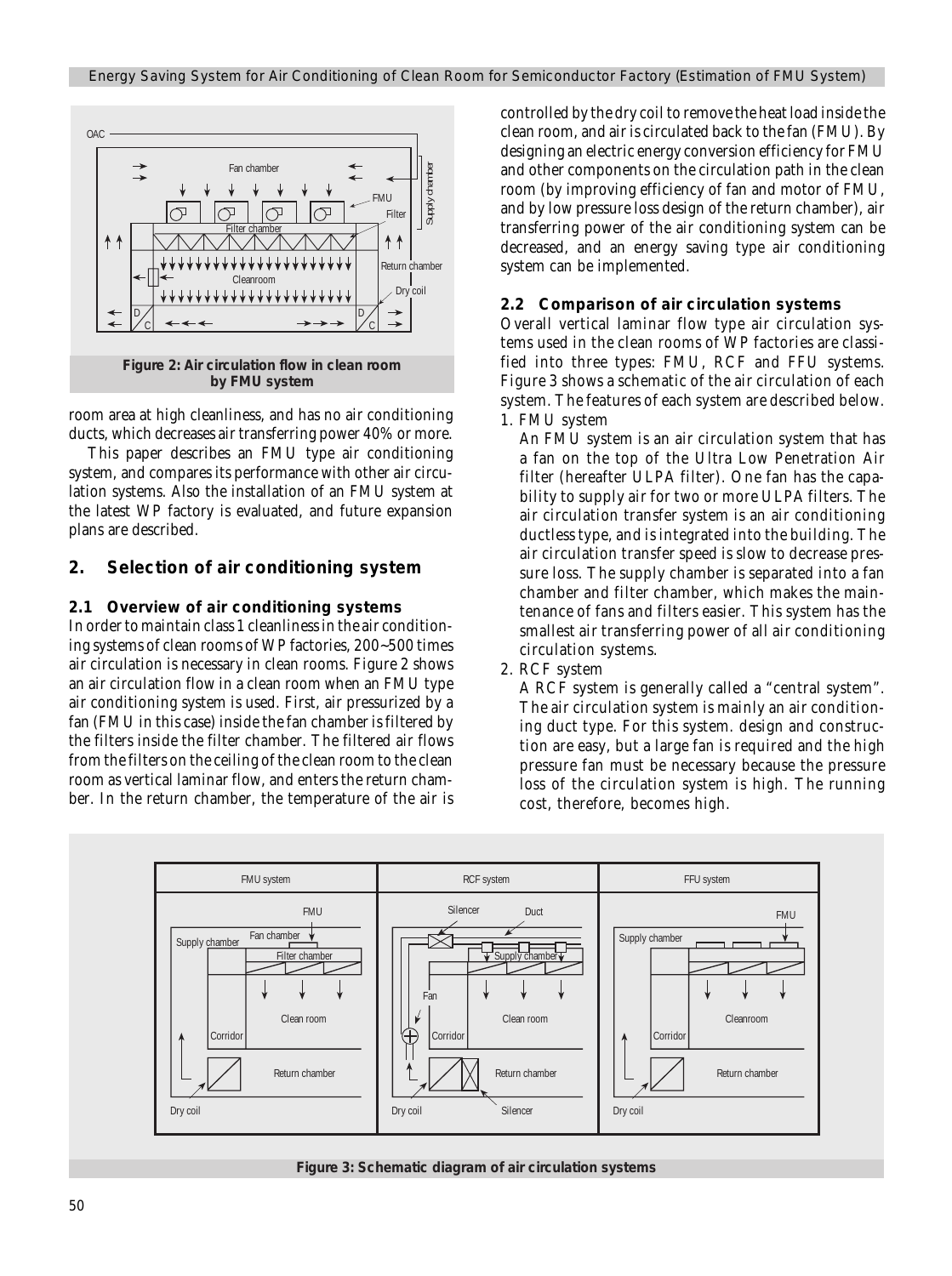#### 3. FFU system

Just like the FMU system, the FFU system has a fan on top of the filter. In this system, one fan is used for one filter, so fan and filter are integrated into one unit. This makes the number of fans 5~10 times more than the FMU system, and insuring cleanliness is difficult when system operation trouble occurs. The air circulation transfer system is an air conditioning ductless type, and the running cost is equivalent to the FMU system.

### **2.3 Evaluation of FMU system**

Table 1 shows a comparison of the performance of air circulation systems in an overall vertical laminar flow type clean room, and the features and qualitative results of performance are described below.

### 1. Performance

Concerning vibration transmitted to a building, the FMU system, which has a smaller fan and less excitation than the RCF system, does not need vibration isolation measures. For the FMU and FFU systems, it is easy to adjust cleanliness and to install the air circulation system in stages when layout is changed. Air volume can be easily changed for the FMU system by controlling the number of FMUs because pressure is controlled to be uniform in the filter chamber. For upgrading, the FMU system is relatively easy because the supply chamber is separated into a fan chamber and filter chamber. For maintainability, the FMU system, where one fan supplies air to two or more filters, is also good because even if one fan stops it will have minimal effect on the clean room. In the RCF and FFU systems, however, insuring cleanliness of a clean room is difficult when a fan stops. As a result, the performance of the FMU system is better than the other two systems in terms of vibration, flexibility and maintainability.

2. Cost

The initial cost is higher in the sequence of RCF system < FMU system < FFU system in large scale clean rooms. For the running costs, the FMU and FFU system are cheaper than the RCF system because their pressure loss of the air circulation system is  $^{1}/_{2}$   $\sim$   $^{1}/_{4}$  that of the RCF system. The FMU and FFU systems require more fans than the RCF system but the fans have high reliability and do not require maintenance. Therefore, FMU and FFU are less expensive than RCF in maintenance as well. As a result, for the FMU system, power consumption per unit of air volume can be decreased much more than the other two systems.

3. Delivery

FMU and FFU systems can be manufactured at assembly shops by unit house and pre-fabrication. For the RCF system, however, a large crane is necessary to install large fans and ducts. The construction of the RCF system is mostly shop work and there are also

| Item                                                             |                       | System            | <b>FMU</b><br>system | <b>RCF</b><br>system | FFU<br>system |  |  |
|------------------------------------------------------------------|-----------------------|-------------------|----------------------|----------------------|---------------|--|--|
|                                                                  | Vibration             |                   | Ω                    | $\times$             | ∩             |  |  |
|                                                                  | Flexibility           | Layout change     | ∩                    | $\times$             | O             |  |  |
| Performance                                                      |                       | Air volume change | ∩                    | $\times$             | $\circ$       |  |  |
|                                                                  |                       | Local cleaning    | ∩                    | $\times$             | $\bigcirc$    |  |  |
|                                                                  | Maintainability       | Upgrading         | ∩                    | $\times$             | $\times$      |  |  |
|                                                                  |                       | Maintainability   | ∩                    | Λ                    | Δ             |  |  |
| Cost                                                             | Initial costs         |                   | Δ                    | $\bigcirc$           | $\times$      |  |  |
|                                                                  | Running costs         |                   | О                    | $\times$             | O             |  |  |
|                                                                  | Maintenance costs     |                   | Ω                    | $\times$             | $\circ$       |  |  |
|                                                                  | Energy saving support |                   | Ω                    | Ω                    | O             |  |  |
| Term of<br>delivery                                              | Constructability      |                   | $\bigcirc$           | $\times$             | O             |  |  |
|                                                                  | Construction period   |                   | Δ                    | $\times$             | $\circ$       |  |  |
| Safety                                                           | Problem handling      |                   | ∩                    | $\times$             | Δ             |  |  |
| General evaluation                                               |                       |                   | ∩                    | $\times$             | Λ             |  |  |
| Table 1: Comparison of performance of<br>air circulation systems |                       |                   |                      |                      |               |  |  |

many restrictions in the construction periods, for example ducts in the ceiling must be completed before constructing the clean room ceiling. For the FMU system, the construction period is longer than the FFU system because the supply chamber has a double structure, but construction is easy compared to the RCF system, and shortening the construction period is possible.

4. Safety

Comparing safety when fan operation trouble occurs, the influence of trouble on cleanliness of clean rooms is the least (safest) in the FMU system because pressure is is controlled to be uniform in the filter chamber. For the RCF system, the influence of fan operation trouble on clean rooms is large because the air volume of one fan is high. For the FFU system, where one fan is used for one filter, the air flow blown from a filter stops when the fan stops. This causes turbulent flow, a drop in cleanliness, and other negative influences. For the safety in the fan operation trouble period, the FMU system, which hardly affects cleanliness keep in clean rooms, is safer than the other two systems.

From the above  $(1)$  ~  $(4)$  performances, we judged that the FMU system is the most effective energy saving type air circulation system to implement targets.

# **3. Evaluation of FMU system by actual installation at factory**

We installed an FMU type air conditioning system at Oki's latest WP factory. The result is as follows. When the FMU system was first installed in the research and development building, the air transferring power reduction was only 3.2W/CMM(m3 /min). The air circulation system at that time had low pressure loss, but efficient